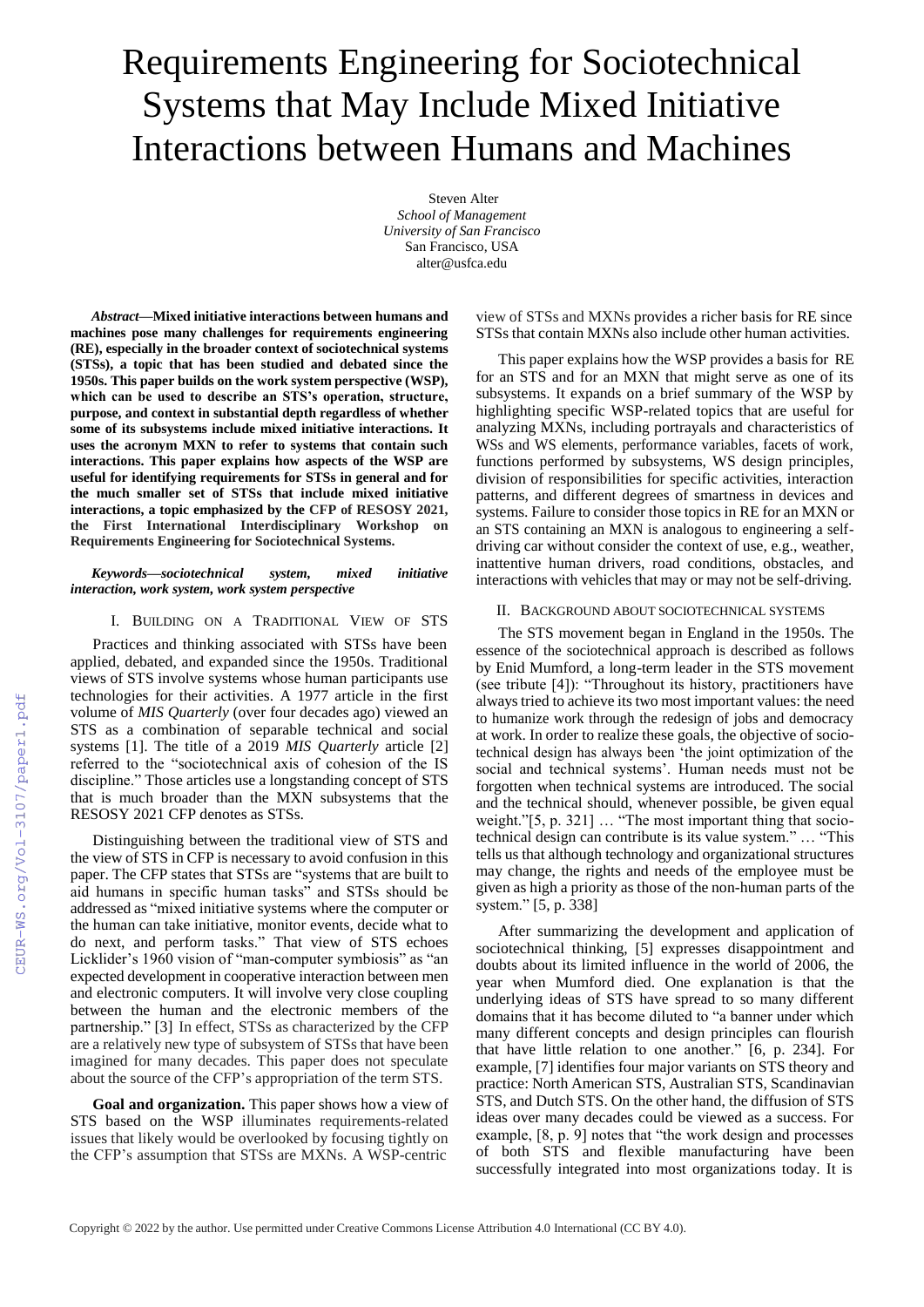difficult to find an organization that does not encourage team work, employee participation and decision making" even though "STS began to disappear both academically and in practice in the late 80s early 90s."

Part of the discussion of STS frequently assumes that an STS can be divided into a technical system and a social system (e.g., [1, 5]). That approach has serious shortcomings for RE because the social and technical systems overlap [9]. Many processes in STSs are both social and technical because humans doing some of the work may not conform with specifications due to social issues. The information in an STS is both social and technical because it includes computerized information and interactions between humans. Even technologies often have social aspects since many STS participants use their own computers, smartphones, and other technologies whose selection is partly social in nature.

The WSP addresses that difficulty by treating a WS as a single integrated system, thus eliminating the separation between social and technical systems and covering both STSs with human participants and totally automated systems. Its explicit attention to WS participants and their characteristics and concerns recognizes humanistic values instead of focusing primarily on technical specifications.

#### III. SUMMARY OF THE WORK SYSTEM PERSPECTIVE

The WSP has evolved over many years. Its development started with an attempt to create a systems analysis method for business professionals, which was articulated as the work system method (WSM) [10]. The ideas underlying WSM were formalized as work system theory (WST), and subsequent developments related to service systems, workarounds, design principles, and other topics have been viewed as extensions of WST [11]. The core of WSP is work system theory (WST), which applies equally to WSs in general and to ISs. WST's three components are the definition of WS, the work system framework, and work system life cycle model. Since ideas related to WST and WSM have been presented many times, this section will focus on key points that minimize misunderstanding of the entire approach. The following summary includes a WS interpretation of the idea of STS.

**Definition of work.** The WSP assumes that work is the application of human, informational, physical, and other resources to produce product/services for internal or external customers (or for oneself). Work can occur in businesses, governments, homes, and other situations where resources are used purposefully to produce outcomes.

**Definition of WS.** A work system is a system in which human participants *and/or* machines perform work (processes and activities) using information, technology, and other resources to produce specific product/services for internal and/or external customers (or for themselves) [11]. The first *and/or* addresses trends toward automation of work by saying that WSs may be STSs (with human participants doing some of the work) or totally automated. A key point is that many of the same WS ideas apply equally to sociotechnical WSs and totally automated WSs and to MXNs. Those ideas include many of the properties of the elements shown in Figure 1.

**Special cases**. The most important distinction in describing special cases of WS is the difference between a sociotechnical WS in which human participants perform some of the activities vs. totally automated WS where all activities are performed by machines. That distinction says that a MXN

is a type of STS regardless of whether it is an IS or is a system devoted to physical activities.

An IS is a WS most of whose activities are devoted to capturing, transmitting, storing, retrieving, deleting, manipulating, and/or displaying information. This definition differs from 20 previous definitions in [12] and was one of 34 definitions of IS noted in [13]. It differs from assuming an IS is a tool that is "used" or that an IS exists to produce representations of real world systems [14]. An example is a sociotechnical accounting IS in which accountants decide how specific transactions and assets will be handled for tax purposes and then produce monthly or yearend financial statements. This is an IS because its activities are devoted to processing information. It is also supported by a totally automated IS that performs calculations and generates reports. In both cases, an IS that is an integral part of another WS cannot be analyzed, designed, or improved thoughtfully without considering how IS changes affect that WS. The same idea applies to MXNs that are subsystems of larger WSs.

Projects, service systems, self-service systems, and some supply chains (interorganizational WSs) are other important special cases. For example, software development projects and other projects are WSs designed to produce specific product/services and then go out of existence. Thus, a project that creates or improves a MXN is a WS on its own right.

Consistent with other ideas in the WSP, MXNs can be viewed as a highly restricted special case of WSs. The fact that a WS contains a MXN subsystem does not imply that the WS itself should be viewed as a MXN (in the same way that a WS that uses IT typically should not be viewed as an IT system). MXNs may not be ISs because the humans and/or totally automated parts of an MXN may perform physical work.

**Work system framework: a basic understanding of a WS.** The nine elements of the WS framework (Fig. 1) are the elements of a basic understanding of a WS's form, function, and environment during a period when it is stable enough to retain its identity even though incremental changes may occur, such as minor personnel substitutions or technology upgrades. *Processes and activities, participants, information*, and *technologies* are completely within the WS. *Customers* and *product/services* may be partially inside and partially outside because customers often participate in activities within a WS and because product/services take shape within a WS. *Environment, infrastructure*, and *strategies* are outside of the WS even though they have direct effects within a WS and may be affected by major changes in significant WSs.



Fig. 1. The work system framework

The following clarifications are often useful: *Customers* refers to people or organizations that receive product/services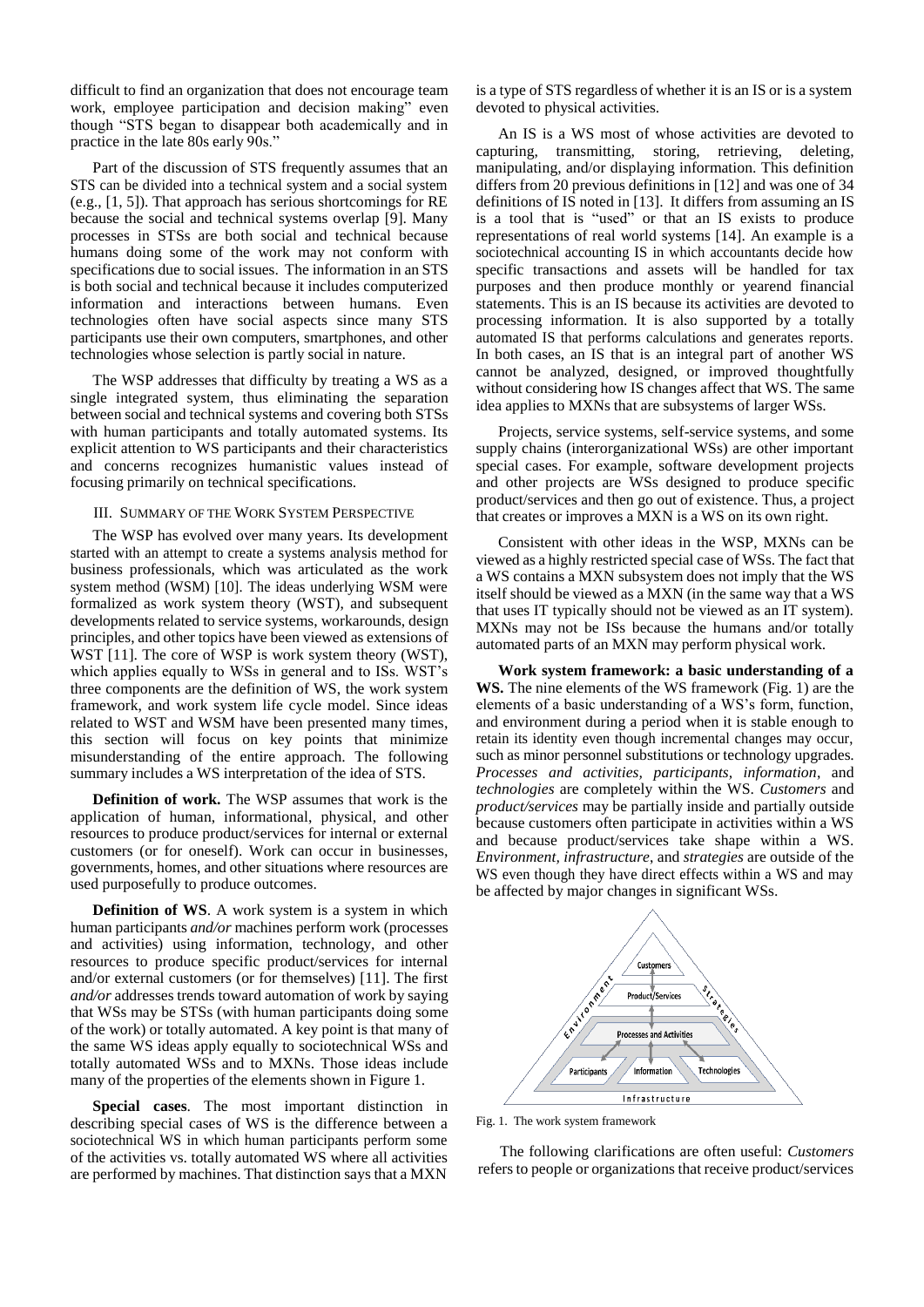produced by a WS. This includes internal and external customers. The term *product/services* is used to bypass controversies about special characteristics of products vs. services. The term *processes and activities* is used because the activities in some WSs are not structured as processes. *Infrastructure* refers to human, informational, and technical resources that are viewed as shared by multiple WSs instead of being associated primarily with one WS. An example of human infrastructure is an IT group that can be viewed as a resource used by multiple WSs. "Elements of the WS framework" will be abbreviated as "WS elements" even though the last three elements are viewed as outside of a WS and often are controlled elsewhere.

**Work system life cycle model (WSLC): how WSs change over time.** ISs and other WSs evolve through a combination of planned change through projects and unplanned change through adaptations and workarounds (Fig. 2). WSLC phases (initiation, development, implementation, operation and maintenance) may be performed in different ways. Typical activities and responsibilities (e.g., designing, debugging, training, etc.) associated with specific phases apply for waterfall, agile, prototyping, use of off-the-shelf applications, and shadow IT, even when several phases overlap or iterate.



Fig. 2. The work system life cycle model (WSLC)

Both planned and unplanned changes often affect multiple WS elements, not just technologies. The *development* phase creates or acquires and then tests software and other resources needed for implementation in the organization. The *implementation* phase involves much more than installation of software on computers. The WSLC's four idealized phases (and related sub-phases) express a waterfall-like approach to identifying things that should happen as a WS evolves iteratively. Many WSLC topics remain valid when agile approaches are used for developing software, such as the importance of WS changes rather than just software development, evolution over time rather than one-time projects, the simultaneous importance of planned and unplanned change, and the relevance of key activities and responsibilities within each phase. The key activities and responsibilities remain even if the phases are partially merged and regardless of whether the WS uses homegrown software, commercial application software, or external platforms. For example, regardless of whether aspects of development and implementation are partly merged, it is still necessary to determine requirements (at an appropriate level of detail), acquire, produce, or fix software that is needed, test and debug software, decide how to implement WS changes, identify implementation problems, train WS participants, and so on.

**Coverage of sociotechnical systems**. The WSP covers all operational systems in organizations, including STSs that can be viewed as WSs and totally automated systems that can be viewed as WSs. Those systems include all ISs, projects, and other special cases of WS.

Thus, the WSP covers a much broader domain than the domain identified in the CFP for RESOSY2021. The CFP prioritizes "systems built to aid humans in specific human tasks" [in situations that involve] "mixed initiative … where the computer or the human can take initiative, monitor events, decide what to do next, and perform tasks." The WSP covers those situations and many others. It covers "systems built to aid humans in specific human tasks" but it also covers systems that use automation to replace people who previously performed specific tasks and also systems that perform totally automated tasks that were never performed by people. The WSP covers systems with mixed initiative interactions of humans and computers, but also covers systems where responsibilities of humans and computers are structured to be completely separate.

A key issue that bears reiteration is the interpretation of the terms *system* and *STS* in regard to this discussion. Computer science papers often assume that systems are softwarecontrolled entities that operate on computers. In contrast, the WSP covers both sociotechnical WSs (where some of the work is done by humans) and totally automated WSs (where all of the work is automated). Many computer science techniques that focus specifically on software are more effective than the WSP for understanding nuances of software and software development. This paper's emphasis lies elsewhere, i.e., in explaining how the WSP provides insights for RE for STSs in general and for MXN subsystems of STSs.

#### IV. WSP VIEW OF REQUIREMENTS ENGINEERING

This section uses ideas from a 2021 ACM Tech Talk [15] by Bertrand Meyer to summarize the nature of requirements engineering (RE) and to illustrate a WSP view of RE. The next section will focus on aspects of the WSP that are especially relevant to RE for STSs that contain subsystems "built to aid humans in specific human tasks" and that involve "mixed initiative ... where the computer or the human can take initiative, monitor events, decide what to do next, and perform tasks." (the domain described by the CFP).

According to [15], RE can be described in terms of PEGS (Project, Environment, System, and Goals) that are equally applicable to waterfall projects and to agile projects that proceed through iterations of sprints. Each element of PEGS is reflected in the WSP. In the WSLC, formal *projects* occur through initiation, development, and implementation phases each of which involves activities mentioned earlier. RE occurs during the initiation phase and may continue during the development phase. *Goals* are set during the initiation phase and may be revised in subsequent phases. The surrounding *environment* appears as one of nine WS elements (Fig. 1) and is reflected in the deliberations during the initiation phase of the WSLC. The *system* is a WS that may have multiple sociotechnical or totally automated subsystems, each of which can be analyzed or designed based on WST and WSM.

Below are brief descriptions of four WSs that could involve mixed initiative interactions between a person and an automated entity that will be called a robot even though it may or may not have a physical realization (e.g., as in robotic process automation). The sketches distinguish briefly between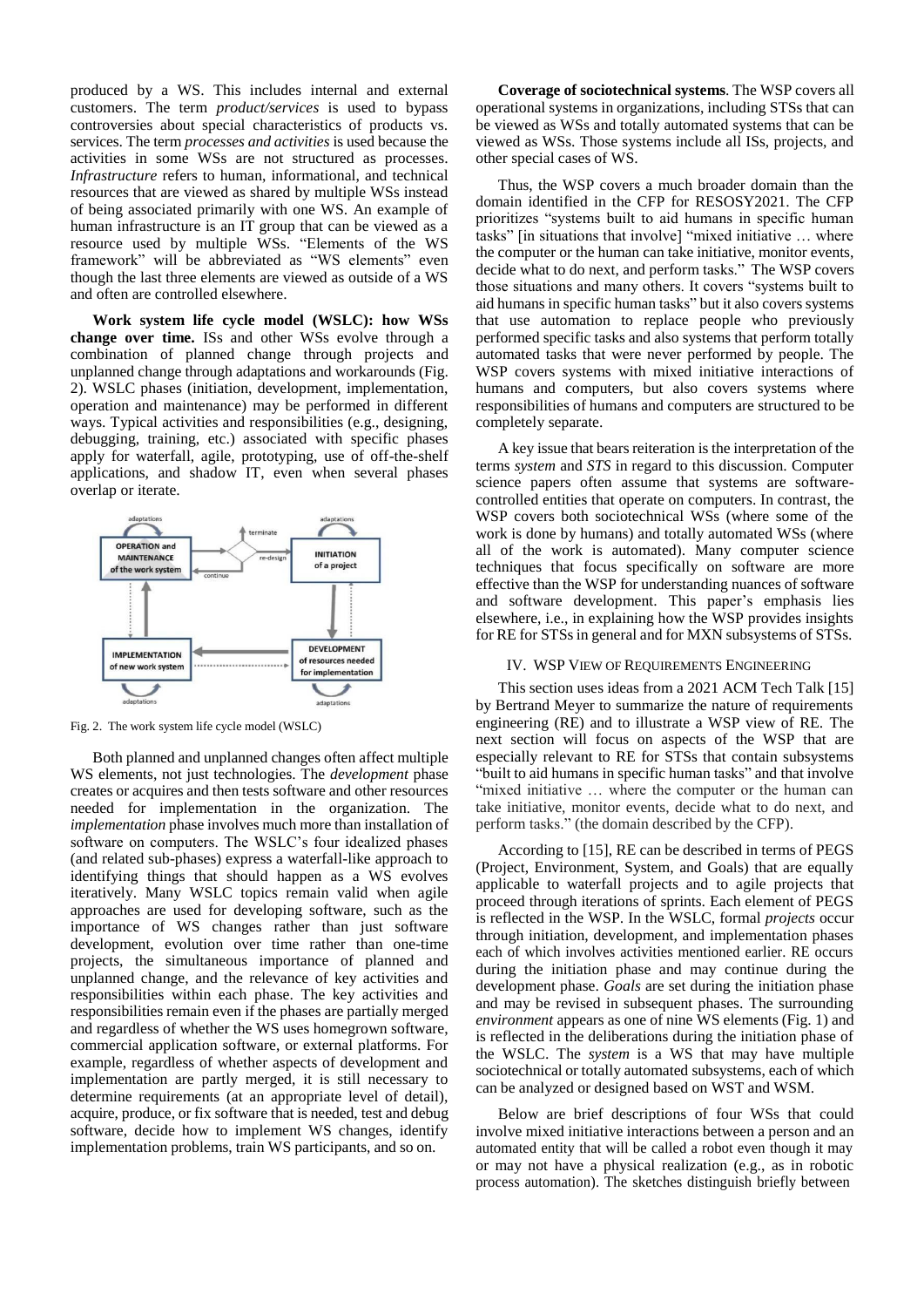the main WS and an MXN. In all four cases, a realistic RE effort would need to cover the WS (the *system* in PEGS terms) within which the MXN exists as a subsystem. Failure to consider the larger WS would result in requirements that treat the MXN's environment too narrowly to permit evaluation of its effectiveness for meeting WS *goals*.

**An interactive tutor**. The broad class of WSsthat provide instruction may or may not include an MXN whose activities are controlled partly by a student and partly by a robot serving as an automated tutor. The extent of shared control can be described along a dimension that starts with the student merely answering questions from the robot. Highly interactive learning is more like a dialogue between the student and the robot. That dialogue is part of a larger WS that may involve other activities such as recording the student's progress and understanding of specific items in the material to be learned, assignment of students to learning programs, monitoring the continuity of the student's attention, and so on.

**A customer service chatbot**. The chatbot is part of a larger WS of providing customer service. For example, a presentation [16] about the Moveworks capability for IT help desks noted that its chatbot answers around 40% of IT help desk queries and escalates the rest to human customer service representatives who may escalate queries further if needed. The 40% reduction in queries handled by humans reduces customer service costs and eliminates many delays. The extent to which the chatbot is an MXN was not clear from [16].

**An imagined flight control system**. The WS in this instance can be summarized as flying a small personal aircraft from a starting point to a destination. Activities in that WS include deciding on the flight plan, performing a safety check, taking off, flying to the destination, landing, and performing aircraft-related activities that occur after landing. A robotic component of an MXN could inform the pilot about problems related to weather along the flight plan. The pilot could ask the robot to estimate how much fuel will remain when the aircraft reaches its destination. Also, the pilot could ask the robot to suggest a modification of the flight plan if unexpected turbulence occurs. In effect, the robot would offload some of the activities normally performed by pilots and, perhaps, air traffic controllers.

**An imagined RE assistant**. RE can be viewed as a type of WS in which analysts perform activities directed at producing requirements. Applying the definition of WS, RE is a system (a WS in its own right) in which human participants *and/or* machines perform processes and activities using information, technology, and other resources to produce specific product/services for internal and/or external customers. By that definition, some future type of RE might be partly or totally automated. The requirements are product/services that are produced, and the customers are people or organizations that receive and use the requirements.

Assume (quite optimistically) that knowledge about RE is sufficiently codified that an MXN subsystem of a WS for RE could include a robot that monitors the current state of a structured requirements document. The robot could ask human analysts questions such as whether noncompliance via human agency has been considered or whether past workarounds have indicated areas where the target WS needs to be improved. Conversely, the analyst could ask the robot to examine the current state of the requirements document and to apply codified knowledge about specific aspects of RE to

identify issues such as whether serious conflicts exist between different user stories.

# V. ASPECTS OF THE WORK SYSTEM PERSPECTIVE THAT ARE PERTINENT TO REQUIREMENTS ENGINEERING FOR MXNS

Topics within the WSP build outward from the definition of WS and include the main ideas in WST, the application of those ideas in WSM, and a series of extensions related to design principles, service systems (in a business sense), workarounds, WS interactions, and other topics. Covering the entire WSP would require a book-length discussion. Since that is not practical for current purposes, this section emphasizes WSP topics that are relevant to all WSs but are especially relevant to MXNs. Those topics include portrayals and characteristics of WSs and WS elements, performance variables for WSs and WS elements, facets of WSs and WS elements, functions performed by WS subsystems, WS design principles, division of responsibilities for specific activities, interaction patterns, and different degrees of smartness in devices and systems.

#### *A. Portrayals of WSs and WS elements*

Portrayals of WSs are alternative concepts for visualizing the entirety of a WS or WS element. (See Fig. 3.) The following list identifies alternative portrayals that are relevant to many WSs. For each portrayal, the list includes a question or issue that could be relevant to RE for a specific MXN.



Fig. 3. Portrayals of WSs and WS elements

- Customers might be portrayed as recipients of product/services or as beneficiaries of product/services. Does this MXN have any customers by either portrayal?
- Product/services might be portrayed as outputs that are delivered vs. as results of extensive collaboration. What identifiable product/services does this MXN produce?
- Processes might be portrayed as idealizations of how work should be done vs. as descriptions of how work is executed. How does RE for this MXN consider the possibility of noncompliance with specifications?
- Participants might be portrayed as WS components that follow specifications or as people with human needs and interests. To what extent are both portrayals used in RE for this MXN?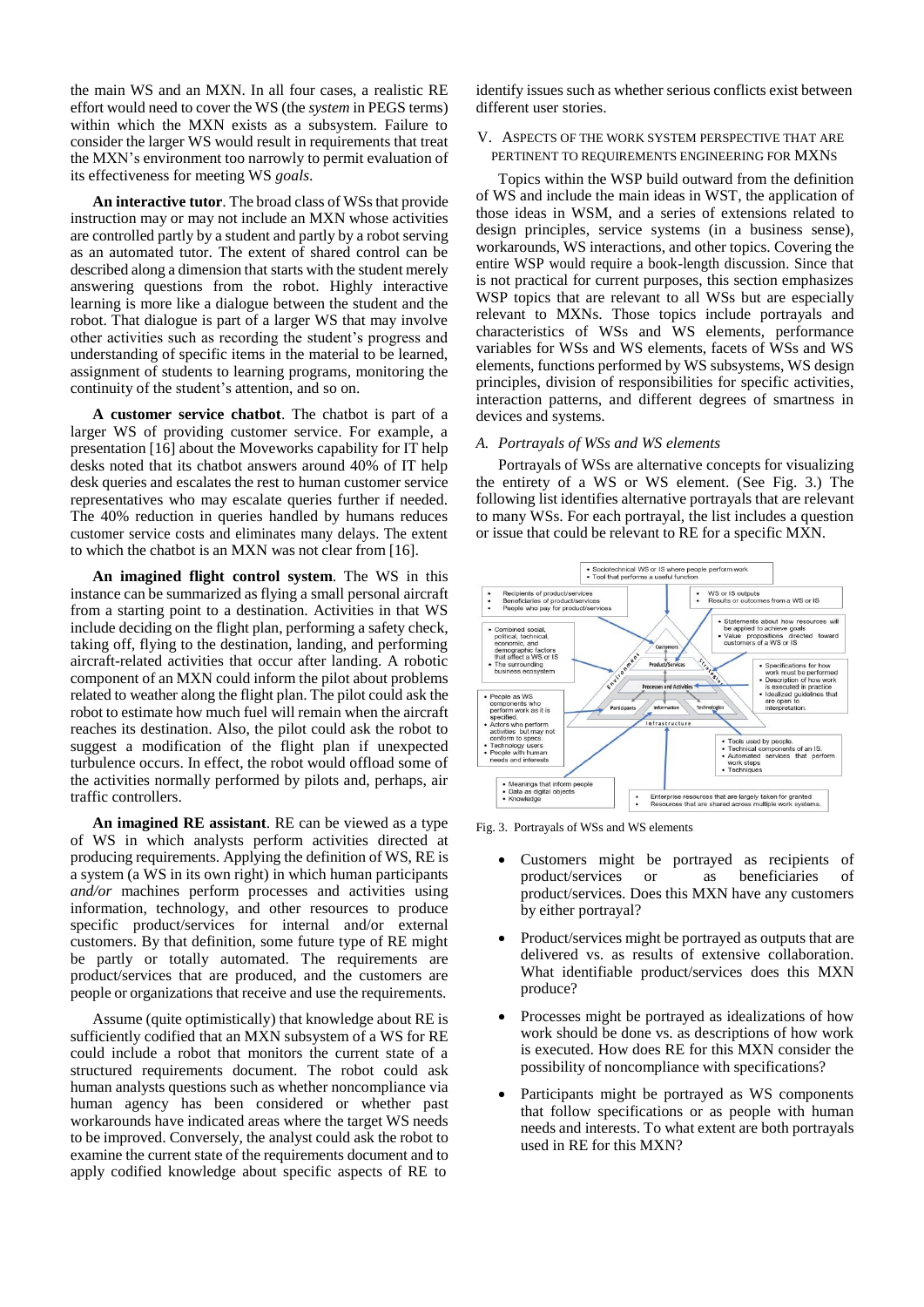- Information might be portrayed as knowledge, as a conveyor of meanings that inform people, or as machine-processed digital objects. How does RE for this MXN apply those different views of information?
- Technologies might be portrayed astools used by users who perform work vs. as technical components of a WS vs. as automated services that perform work. How does RE for this MXN reflect those portrayals?

# *B. Characteristics of WSs and WS elements*

In the WSP, characteristics are properties used for describing or analyzing WSs, WS elements, or other resources. As shown in Fig. 4, characteristics of a WS as a whole include scalability, flexibility, resilience, degree of centralization, and fragility. Characteristics of processes and activities include degree of structure, complexity, integration, and rhythm. Characteristics of information include precision, age, traceability, usability, and bias.

Key characteristics for WSs as a whole (the top of Fig. 4) are also important for MXNs, especially where RE issues related to the level of scalability, flexibility, resilience, capacity, and agility for an entire WS may have direct impacts on RE for a MXN within the WS.



Fig. 4. Characteristics of WSs and WS elements

Other characteristics in Fig. 4 also have direct implications for MXNs. A high degree of structure in a MXN's processes and activities implies that interactions between humans and machines are largely about following scripts, whereas a less structured MXN would allow much less scripted interactions that could require a semblance of smartness or intelligence [17]. Information also brings interesting RE questions for MXNs, such as how to describe or limit information-related bias on the part of the human participant or the robot. Realistic RE analysis should say something about the knowledge and skill that MXN participants need to bring to interactions within the MXN. Assumptions about a participant's personal goals and ambitions should be included in RE because playing a role in a MXN might or might not be consistent with those goals and ambitions.

#### *C. Performance variables for WSs and WS elements*

Performance variables in the WSP (Fig. 5) are concepts used for describing or analyzing how well entities or their constituents operate. Required levels of performance variables would be viewed as "non-functional requirements" in the world of software.

Errors and delays in other parts of the WS that an MXN serves will likely affect the operation of the MXN. Thus, metrics related to a MXN's performance at specific times often might depend on the state and operation of other parts of the WS in which the MXN exists. For example, downtime or errors in processes that provide inputs to the MXN could cause the MXN to operate more slowly or to stop operating at all, which likely would affect the metrics for the MXN and its human participants during that period. Other important performance variables that might be overlooked during RE involve job performance and job satisfaction of participants in an MXN. For example, participating in the MXN could lead to better or worse job performance and job satisfaction.



Fig. 5. Performance variables forf WSs and WS elements

#### *D. Facets of WSs and WS elements*

Facets of entities are alternative faces or aspects of an entity that can be observed or analyzed. The idea of "facet" is like a facet of a cut diamond. It is not a separate component of the diamond, but rather a face or aspect that can be observed or analyzed. Fig. 6 identifies facets of WSs as a whole and of each WS element.

The most useful set of facets for MXN-related RE is the 18 "facets of work" that can be viewed as facets of the processes and activities in a WS (see Fig. 6). Those facets apply to both sociotechnical and totally automated systems, are associated with specific concepts, brings evaluation criteria and design trade-offs, have sub-facets, and bring openended questions for starting conversations [18]. Some facets overlap (e.g., making decisions and communication). Whether or not to include a concept as a facet of work was based on that concept's association with useful concepts, evaluation criteria, and design trade-offs. For example, making decisions, communicating, and providing information all are associated with useful concepts, evaluation criteria, and design tradeoffs. The 18 facets were the end-product of an iterative design process that might have led to 14 or 27 facets. Future research might lead to a different set of facets of work.

The central contribution of facets of work for RE related to MXNs is that the facets of work provide a way to be specific about requirements for many specific types of capabilities that otherwise might have been overlooked. For example, consider the facets *learning, planning, improvising*, and *maintaining security*. Having a list of facets makes it less likely that those topics will be overlooked in RE related to MXNs and to WSs in general. Linkage of each element of that list to some version of associated concepts, evaluation criteria, design trade-offs,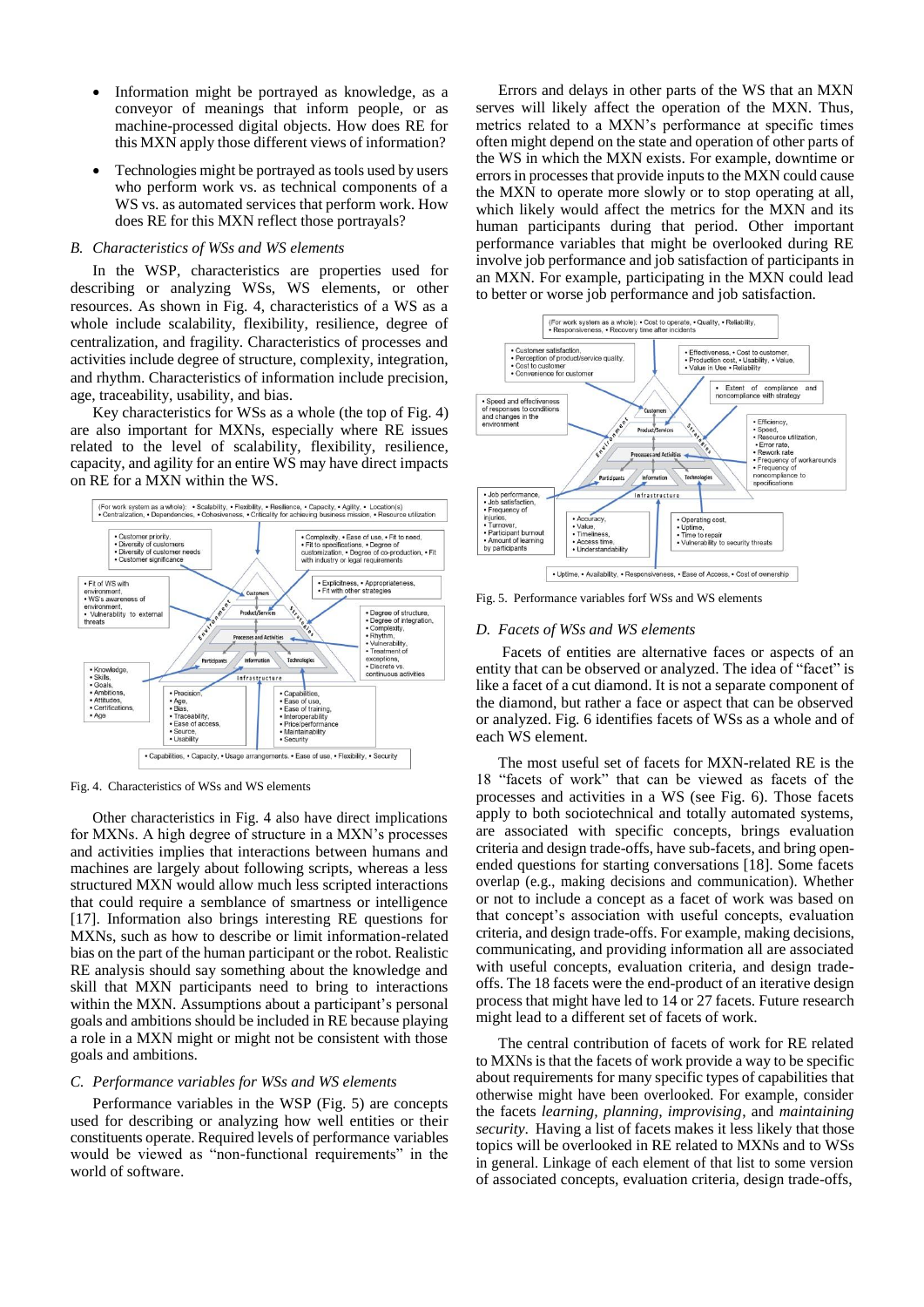sub-facets, and open-ended questions identified in [18] could provide further support for RE.



Fig. 6. Facets of WSs and WS elements

#### *E. Functions performed by subsystems*

The following list identifies a variety of functions that might be performed through interactions between a human participant and a robot within an MXN. This list was first imagined in relation to functions that an IS might perform to support a WS, with the assumption that the list might be expanded through a structured analysis of IS case studies.

- providing accessto information,
- defining and enforcing rules for collecting or sharing information,
- providing methods for aggregating information,
- providing methods for analyzing information,
- controlling activity sequences in workflows,
- enforcing compliance with business rules,
- creating alarms when predefined conditions occur,
- controlling or facilitating coordination,
- suggesting decisions,
- triggering automated functions,
- performing totally automated tasks autonomously.

This list shows that RE for an MXN (or other WS) could be supported by a list of common functions even though it says nothing about whether the person performs those functions for the robot or vice versa. Many other functions might be included. As with the facets of work, this type of list could help analysts make sure they have considered a range of common possibilities. More broadly, some version of a list of functions potentially helps in realizing that RE for a MXN should be specific about functions being performed regardless of whether they are initiated by either a human or a robot.

### *F. WS design principles*

Design principles are statements that express desired properties of designed entities within a domain. Design principles may apply to all WSs within a domain, to specific types of WS within the domain, and/or to WSs associated with a community of practice.

Fig. 7 uses the format of a "work system snapshot," a basic tool from the WSM, to organize 24 design principles related to sociotechnical WSs. Each design principle could be stated more elaborately, more like a fully specified software design pattern that is viewed as a reusable solution to a commonly occurring problem (e.g., [19]). Unlike axioms or laws, design principles often have exceptions, may be mutually inconsistent, and may conflict in practice. For example, as noted in [20], in some cases the principle "please the customers" may conflict with "do the work efficiently."

Many of the design principles in Fig. 7 (or other design principles that have been proposed) could be applied during RE for MXNs. For example, the design principles in the part of Fig. 7 for processes and activitiesincludes design principles related to variability, efficiency, judgment, problem control, quality control, boundaries between steps, and the match between work practices and participants. All of those ideas could be explored as part of an RE effort focused on an MXN.

|                                                                                                                                                             | <b>Customers</b>                                                      |                                                                                                                                                                                                                                    | Product/Services                                                                                    |  |
|-------------------------------------------------------------------------------------------------------------------------------------------------------------|-----------------------------------------------------------------------|------------------------------------------------------------------------------------------------------------------------------------------------------------------------------------------------------------------------------------|-----------------------------------------------------------------------------------------------------|--|
|                                                                                                                                                             |                                                                       | #1: Please the customers.<br>#2: Balance priorities of different customers.                                                                                                                                                        |                                                                                                     |  |
|                                                                                                                                                             |                                                                       | <b>Processes and Activities</b>                                                                                                                                                                                                    |                                                                                                     |  |
| #3: Match process flexibility with product variability<br>٠                                                                                                 |                                                                       |                                                                                                                                                                                                                                    |                                                                                                     |  |
| #4: Perform the work efficiently.<br>٠                                                                                                                      |                                                                       |                                                                                                                                                                                                                                    |                                                                                                     |  |
| #5: Encourage appropriate use of judgment.<br>٠                                                                                                             |                                                                       |                                                                                                                                                                                                                                    |                                                                                                     |  |
| #6: Control problems at their source.<br>٠                                                                                                                  |                                                                       |                                                                                                                                                                                                                                    |                                                                                                     |  |
|                                                                                                                                                             |                                                                       | #7: Monitor the quality and timing of both inputs and outputs.                                                                                                                                                                     |                                                                                                     |  |
| #8: Boundaries between steps should facilitate control.<br>٠                                                                                                |                                                                       |                                                                                                                                                                                                                                    |                                                                                                     |  |
| #9: Match the work practices with the participants.<br>٠                                                                                                    |                                                                       |                                                                                                                                                                                                                                    |                                                                                                     |  |
| Participants                                                                                                                                                |                                                                       | Information                                                                                                                                                                                                                        | Technologies                                                                                        |  |
| #10: Serve the participants.<br>٠<br>#11: Align participant incentives<br>٠<br>with system goals.<br>#12: Operate with clear roles and<br>responsibilities. |                                                                       | #13: Provide information<br>٠<br>where it will affect action.<br>#14: Protect information<br>٠<br>from inappropriate use.                                                                                                          | #15. Use cost/effective<br>٠<br>technology.<br>#16: Minimize effort<br>٠<br>consumed by technology. |  |
| Infrastructure                                                                                                                                              | #17: Take full advantage of infrastructure.                           |                                                                                                                                                                                                                                    |                                                                                                     |  |
| Environment                                                                                                                                                 | #18: Minimize unnecessary conflict with the external environment<br>٠ |                                                                                                                                                                                                                                    |                                                                                                     |  |
| <b>Strategies</b>                                                                                                                                           | #19: Support the firm's strategy<br>٠                                 |                                                                                                                                                                                                                                    |                                                                                                     |  |
| ٠<br>Work System as a Whole<br>٠<br>٠                                                                                                                       |                                                                       | #20: Maintain compatibility and coordination with other work systems.<br>#21: Incorporate goals, measurement, evaluation, and feedback.<br>#22: Minimize unnecessary risks.<br>#23: Maintain balance between work system elements. |                                                                                                     |  |
|                                                                                                                                                             |                                                                       | #24: Maintain the ability to adapt, change, and grow.                                                                                                                                                                              |                                                                                                     |  |

Fig. 7. Design principles for sociotechnical WSs

## *G. Division of responsiblities for specific activities*

An important design question for MXNs is the division of responsibilities, i.e., the extent to which the person or the machine is responsible for each activity in a MXN subsystem. RE for a MXN would be superficial if it did not deal with that question either in a general way or by being explicit about whether a human or a machine is responsible for initiating each activity, for monitoring each activity, for declaring an activity complete, and for transitioning to other activities.

A WSM tool called a service responsibility table (SRT) [21] was designed for other purposes but can be used for describing the division of responsibilities in a MXN. An SRT applied to a MXN would be a table consisting of at least three columns: 1) a list of activities in the MXN, 2) responsibilities of a person regarding each of those activities, 3) related responsibilities of an automated entity regarding each of those activities. Additional columns could clarify responsibilities for specific aspects of each activity, such as initiation, quality control, error detection, and declaration of completion. An SRT can also be expanded by adding columns related to topics such as mutual visibility or at least awareness of noninteractive activities performed by the human or machine.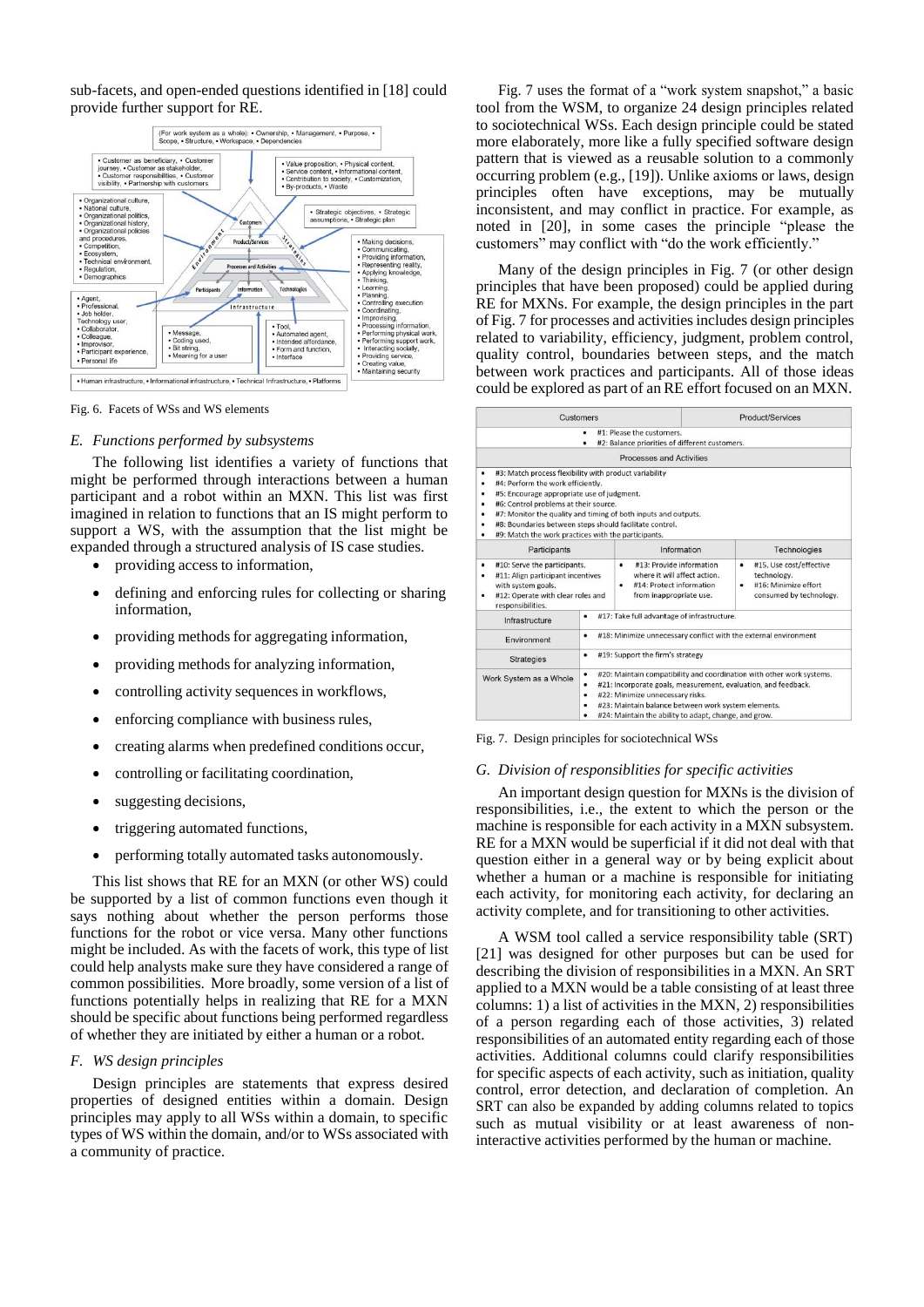# *H. WS interactions and interaction patterns*

Interactions between WSs include unidirectional, mutual, or reciprocal actions, effects, relationships, influences, or interplay between two or more WSs. Systems theorists such as Ackoff [22] and Checkland [23] observe that systems typically exist to serve other systems and that understanding or analyzing a system requires understanding whatever systems are being served and how those systems are being served. A thorough analysis needs to go further by considering planned and unplanned interactions with other systems regardless of whether they serve or are served by a focal system of primary interest. The many types of interactions between systems range from repetitive interactions such as supplier-customer transactions to transient interactions related to mishaps or malicious actions. A thorough understanding of system interactions should include indirect impacts such as effects of inconsistent goals, inconsistent standards, and inconsistent treatment of personnel. It also should consider direct and indirect impacts when other entities perform unexpectedly or inadequately. In general, RE should consider system interactions both while also focusing on systems in isolation and while focusing on the surrounding context. Thus, even a superficial look at an MXN in the context of RE should consider its interactions with other WSs, with resources used, or with other aspects of the WS in which it operates.

The idea of interaction patterns can be used when thinking about the requirements for capabilities within an MXN. Preliminary research [24] identified 19 interaction patterns within four categories. Those interaction patterns include:

**One-way patterns** are unidirectional interactions that have been studied in relation to the language action perspective (LAP). Patterns within this category are *inform, command, request, commit,* and *refuse*. All of those patterns involve unidirectional interactions.

**Coproduction patterns** are bilateral patterns involving jointly produced interactions whose instantiations can be observed as sequences of unidirectional interactions, some of which may be described as speech acts. Coproduction patterns include *converse, negotiate, mediate, share resource*, and *supply resource*. The first three are fundamentally about bilateral speech situations, whereas the other two are fundamentally about coordination as described by coordination theory [25, 26].

**Access and visibility patterns** are unidirectional patterns concerning one entity obtaining access or visibility related to another entity and about countermeasures to prevent access and visibility. These patterns include *monitor, hide, protect*, and *attack*. The first of these involves a typical management activity. The next two involve defensive maneuvers. The last pattern represents a threat.

**Unintentional impact patterns** are the least articulated patterns because of the great uncertainty about the sources and effects of many unintentional impacts. Examples include *overlap*, *market-based*, *spillover*, *indirect*, and *accidental* interactions. While it may not be possible to anticipate those impacts, ignoring the possibility that they will occur is certainly not a beneficial RE practice.

While the ideas in [24] surely could be elaborated further, it is worth noting that likely elements of typical interaction patterns in the first three categories include actor roles (e.g., requestor/respondent, initiator/recipient, partner, or

intermediary), actor type (e.g., person or machine), actor rights for each role, actor responsibilities for each role, cause or trigger of the interaction, desired outcome, generic process or activities, possible states of an interaction, and alternative enactments. Occasionally relevant elements of interaction patterns include constraints, risks and risk factors, relevant concepts, interaction verification, and interaction evaluation

#### *I. Smartness of devices and systems.*

Finally, RE related to MXNs might consider ideas about the smartness of devices and systems since the notion of MXN tends to imply some degree of smartness in a computerized device. An approach to smartness of devices and systems is explained in [17], which identifies generic capabilities that might be executed by computerized algorithms. RE might apply that idea without getting entwined in debates about the definition, nature, or limitations of artificial intelligence. [17] uses four categories to organize numerous capabilities that might be built into devices or systems:

- **Information processing**. Capture information, transmit information, store information, retrieve information, delete information, manipulate information, display information.
- **Action in the world**. Sensing, actuation, coordination, communication, control, physical action.
- **Internal regulation**. Self-detection, self-monitoring, self-diagnosis, self-correction, self-organization.
- **Knowledge acquisition**. Sensing or discovering, classifying, compiling, inferring or extrapolating from examples, inferring or extrapolating from abstractions, testing and evaluating.

As noted in [17], the smartness built into a device or system (in a MXN) for any of the above capabilities can be characterized along the following dimension:

- **Not smart at all**. Does not perform activities that exhibit the capability.
- **Scripted execution**. Performs capability-related activities according to prespecified instructions.
- **Formulaic adaptation**. Adaptation of capabilityrelated activities based on prespecified inputs or conditions.
- **Creative adaptation**. Adaptation of capability-related activities based on unscripted or partially scripted analysis of relevant information or conditions.
- **Unscripted or partially scripted invention**. Invention of capability-related activities using unscripted or partially scripted execution of a workaround or new method.

## VI. DISCUSSION AND CONCLUSION

This paper started by noting that the CFP of RESOSY 2021 characterizes STSs as "systems that are built to aid humans in specific human tasks" that should be addressed as "mixed initiative systems where the computer or the human can take initiative, monitor events, decide what to do next, and perform tasks." That characterization is much more restricted than typical characterizations of STS that researchers and practitioners have used for decades. The acronym MXN